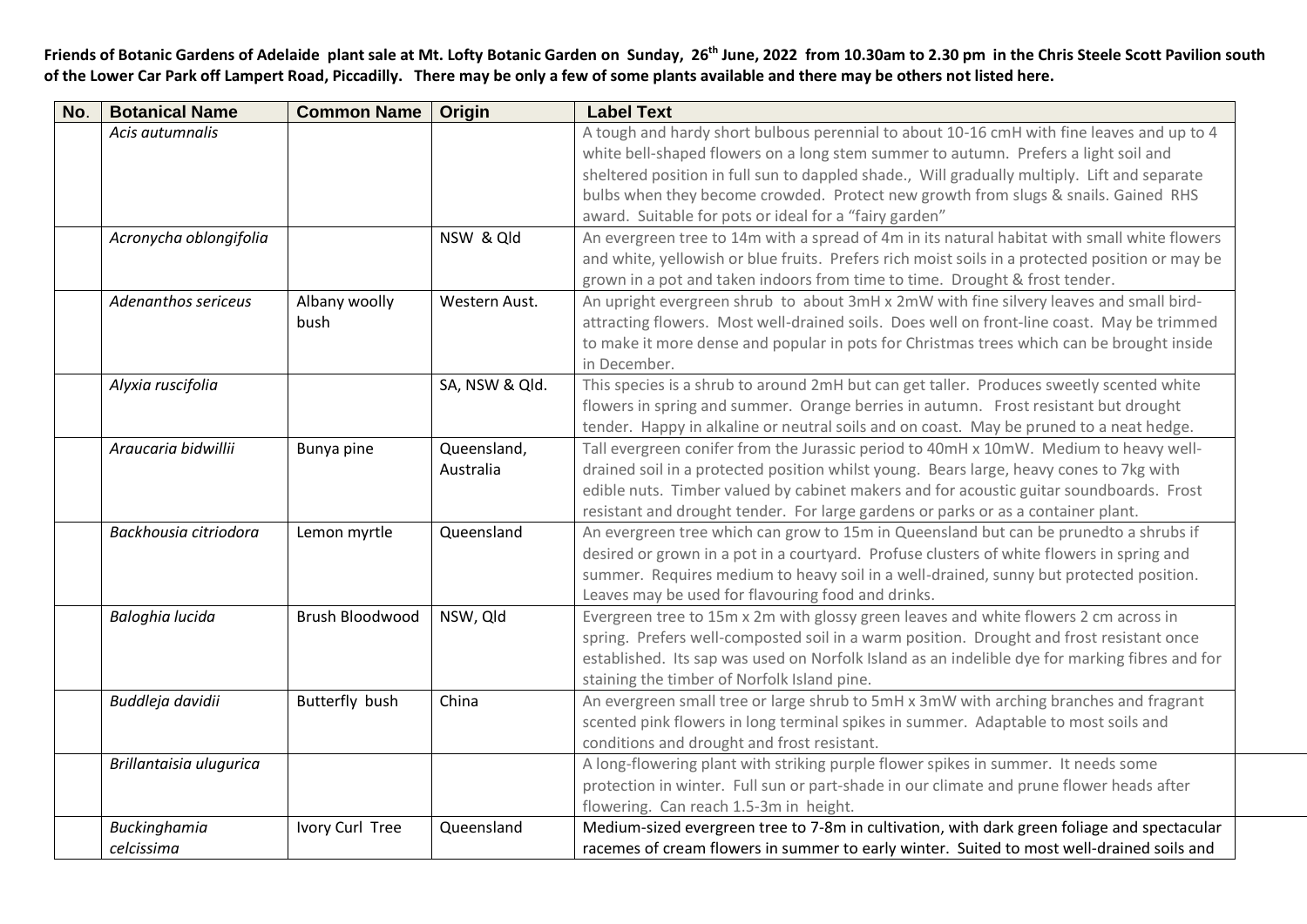|                                    |                                         |                | conditions but frost and drought tender. May be seen in ABG north of the Bicentennial                                                                                                                                                                                                                                                                                                      |
|------------------------------------|-----------------------------------------|----------------|--------------------------------------------------------------------------------------------------------------------------------------------------------------------------------------------------------------------------------------------------------------------------------------------------------------------------------------------------------------------------------------------|
|                                    |                                         |                | Conservatory.                                                                                                                                                                                                                                                                                                                                                                              |
| Buxus microphylla var.<br>japonica | Japanese box                            | Japan & Taiwan | A compact evergreen shrub which can be used as a formal or informal hedge, barrier or<br>screen. Can be pruned as a low border or left as background screen. Leaves turn bronze in<br>winter.                                                                                                                                                                                              |
| Callistemon                        | Bottlebrush                             | Australia      | An evergreen shrub to 3m x 3m with deep crimson or green bottlebrush flowers to 10cm                                                                                                                                                                                                                                                                                                       |
| pachyphyllus                       |                                         | <b>NSW</b>     | long in spring and summer. Prefers light to heavy soils with some summer water. Bird<br>attracting.                                                                                                                                                                                                                                                                                        |
| Camptotheca<br>acuminata           |                                         | China & Tibet  | A medium sized deciduous tree which can reach 20m in height with the right conditions.<br>The new leaves are a bright red in colour. The bark and stems contain the alkaloid<br>camptothecin, a compound being researched for cancer treatment.                                                                                                                                            |
| Correa alba                        | <b>White Correa</b>                     | Australia      | A compact evergreen shrub to 1.5m x 1m but can be clipped to ball or smaller shrub.<br>White tubular flowers from winter to spring. Prefers light to medium soil in sun or semi-<br>shade. Occasional summer watering. Salt tolerant and frost resistant.                                                                                                                                  |
| Correa mannii                      | Correa                                  | Australia      | An evergreen shrub 1-2mH with bell-shaped pinkish-red flowers from autumn to spring.<br>Prefers well-drained soils in a dappled shade or morning sun position. Prune occasionally or<br>pick flowers to keep bush dense. Occasional summer watering. Frost tolerant. Bird-<br>attracting.                                                                                                  |
| Deutzia gracilis "Nikko"           | Japanese<br>snowflower                  | Japan          | A graceful, compact low-growing semi-deciduous shrub to 60cm. with racemes of small<br>white flowers in late spring, early summer. Suited to most soils. Needs some summer<br>water. Sun or part-shade. Frost resistant once established.                                                                                                                                                  |
| Diospyros scabrida                 | Coastal<br>Bladderwort or<br>Vaswartbas | S. Africa      | A quick-growing evergreen shrub to 2-3mH x 1.5-3mW with a compact habit and attractive<br>glossy dark green foliage and white/cream scented flowers. Full sun to semi-shade.<br>Any well-drained soil. Drought resistant and frost-hardy. Often used as a hedge. Grows<br>well at Wittunga Botanic Garden.                                                                                 |
| Eremophila glabra<br>"gold"        | Emu bush                                | Australia      | A neat dense groundcover to 1m wide with tubular golden flowers most of year.<br>Well drained clay or loam soils in an open, sunny position. Needs little water after<br>establishment.                                                                                                                                                                                                    |
| Flindersia australis               | Australian teak                         | NSW & Qld.     | Often used here as an indoor plant but needs to be refreshed outside from time to time.<br>In garden it may grow to a height of 30m x 4mW. Semi-deciduous. Has large attractive<br>pods segmented into 5 sections. Frost tender.                                                                                                                                                           |
| Fuchsia procumbens                 | <b>Trailing Fuchsia</b>                 | New Zealand    | A groundcover with tiny flowers followed by attractive red berries. Prefers rich, moist soil<br>in a shady, sheltered position. Suited to a hanging basket.                                                                                                                                                                                                                                |
| Forsythia intermedia               |                                         |                | A vigorous medium deciduous shrub with an amazing display of golden yellow flowers in<br>spring. Moist alkaline, acid or neutral soils in an open sunny or part-shaded position.                                                                                                                                                                                                           |
| Fuchsia coccinea                   | Scarlet Fuchsia                         | <b>Brazil</b>  | A fast-growing shrub that can vary in habit according to its habitat. In good conditions in<br>shade it can grow up to 3.5mH, but is best pruned after flowering. It bears scarlet flowers,<br>mainly in summer and requires fertile, well-drained neutral soil. Some shade in summer is<br>useful but plenty of light is needed in winter. The fruit is edible. Frost and drought tender. |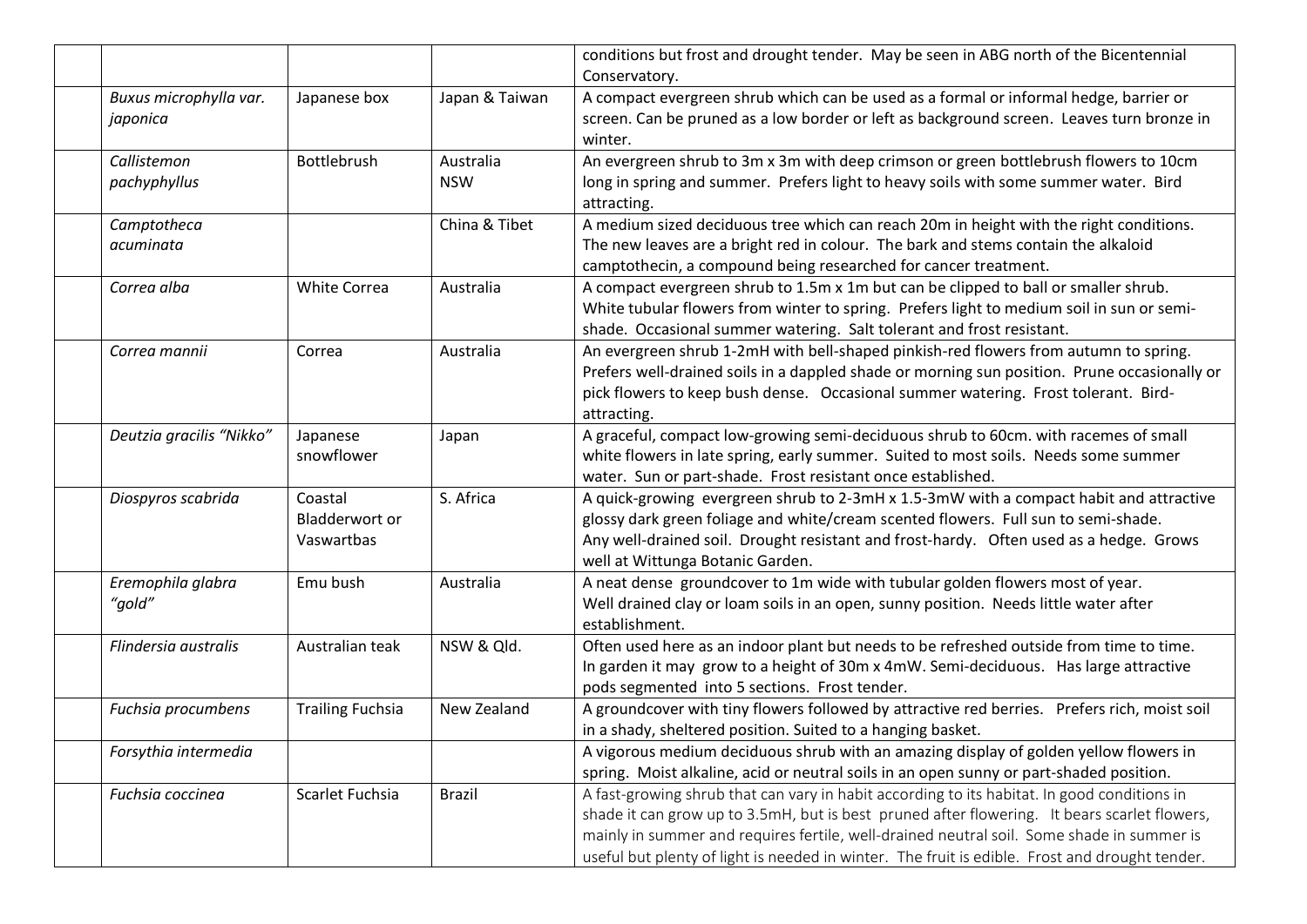| Guichenotia ledifolia           |                              | W. Australia                | An evergreen shrub to 0.3mW x 0,8nH with loose heads of 5 petalled mauve flowers from<br>winter to spring. Prefers light soils in an open sunny position. Frost resistant.                                                                                                           |
|---------------------------------|------------------------------|-----------------------------|--------------------------------------------------------------------------------------------------------------------------------------------------------------------------------------------------------------------------------------------------------------------------------------|
| Hardenbergia violacea           | Purple Coral Pea             | SE Australia                | A vigorous evergreen twining vine with clusters of purple pea-shaped flowers in spring.<br>Suited to most well-drained soils in an open, sunny position. Drought & frost resistant.<br>Butterfly attracting.                                                                         |
| Hebe hartii                     | Veronica                     | <b>NZ</b>                   | A clump-forming hardy perennial 0.5-1mH with clusters of white flowers in late spring and<br>early summer followed by conspicuous seed capsules. Suited to most well-drained soils.                                                                                                  |
| Jasminum nudiflorum             | Winter jasmine               | China                       | A hardy shrub to 2-3mH x2-3mW. In winter the whole plant is covered in bright yellow<br>flowers. Does best in full sun. Prune after flowering.                                                                                                                                       |
| Jovellana violacea              |                              |                             | An upright mound-forming shrub 1.5-2m h x 0.5mw with clusters of pale lilac flowers in<br>Spring/Summer. Full sun to part shade in well drained soil. Protect from frost. Unusual<br>plant, rare in cultivation. Ideal potted plant. May be grown in a pot in good light indoors.    |
| Kunzea pomifera                 | <b>Muntries</b>              | Australia<br>SA and Vic.    | A low-growing evergreen shrub spreading to 2 m W, with small white brush-like flowers in<br>spring and edible berries with a sweet, sharp, apple-like taste. soils. Grows well in a variety<br>of well-drained soils from sand dunes to Adelaide hills. Drought and frost resistant. |
| Lonicera nitida                 | Box leaf<br>Honeysuckle      |                             | This evergreen shrub makes a magnificent clipped hedge, responds well to regular clipping<br>and can also be used for creating topiaries. Best kept to about 1m in height. Does best in<br>full sun. These plants may be clipped to small balls.                                     |
| Laurus nobilis                  | Sweet Bay                    | Greece                      | A small evergreen tree which may be pruned to a shrub. Adaptable to most soils. Open<br>, sunny position. Frost resistant but drought tender. Purported to repel pantry moths.                                                                                                       |
| Luculia pinceana                |                              | Himalayas & SW<br>China     | An evergreen shrub to 2mH x 2mW with clusters of delicate pale pink tubular flowers in<br>winter. It prefers light to medium well-drained acid soils and is drought sand frost tender.                                                                                               |
| Myoporum parvifolium            | Creeping<br><b>Boobialla</b> | Australia                   | A prostrate evergreen groundcover to 1mW with small white flowers in summer & autumn.<br>Light to heavy well-drained soils in an open, sunny position. Occasional summer watering.                                                                                                   |
| Nepeta "Walker's blue"          | Catmint                      | Europe                      | A hardy groundcover with grey leaves and spikes of blue tubular flowers in spring and<br>summer. Suited to most well-drained soils in an open, sunny position. Prune after<br>flowering. Attractive to bees, butterflies and cats.                                                   |
| Olearia scillionensis           | Perennial daisy              |                             | A evergreen shrub with small leaves and masses of white daisy flowers. Well-drained soil in<br>an open position. Good in perennial borders.                                                                                                                                          |
| Ophiopogon japonicus            | Mondo Grass                  | China & Japan               | A clumping evergreen perennial plant to 20cmH. It will grow in sun or shade and when mass<br>planted will out-compete weeds. A very useful plant for borders or rock gardens.                                                                                                        |
| Ophiopogon japonicus<br>'Nanus" | Dwarf Mondo<br>Grass         | China & Japan               | Dwarf Mondo grass will grow to only 10cm high.                                                                                                                                                                                                                                       |
| Oregano vulgare                 | Herb                         | Mediterranean               | A well-known perennial herb                                                                                                                                                                                                                                                          |
| Ozmanthos delavayi              |                              | SW China                    | An evergreen shrub about 2mH x 2mW with white sweetly scented flowers and glossy green<br>leaves. Purported to be adaptable to most soils. Frost resistant but drought tender.                                                                                                       |
| Ozmanthos fragrans              | Sweet Osmanthos              | Himalayas, China<br>& Japan | An evergreen shrub about 2-4mH x 1-2mW with an exceptional strong perfume. The<br>flowers can be used in tea to infuse the lovely aroma. It is relatively cold and drought hardy                                                                                                     |